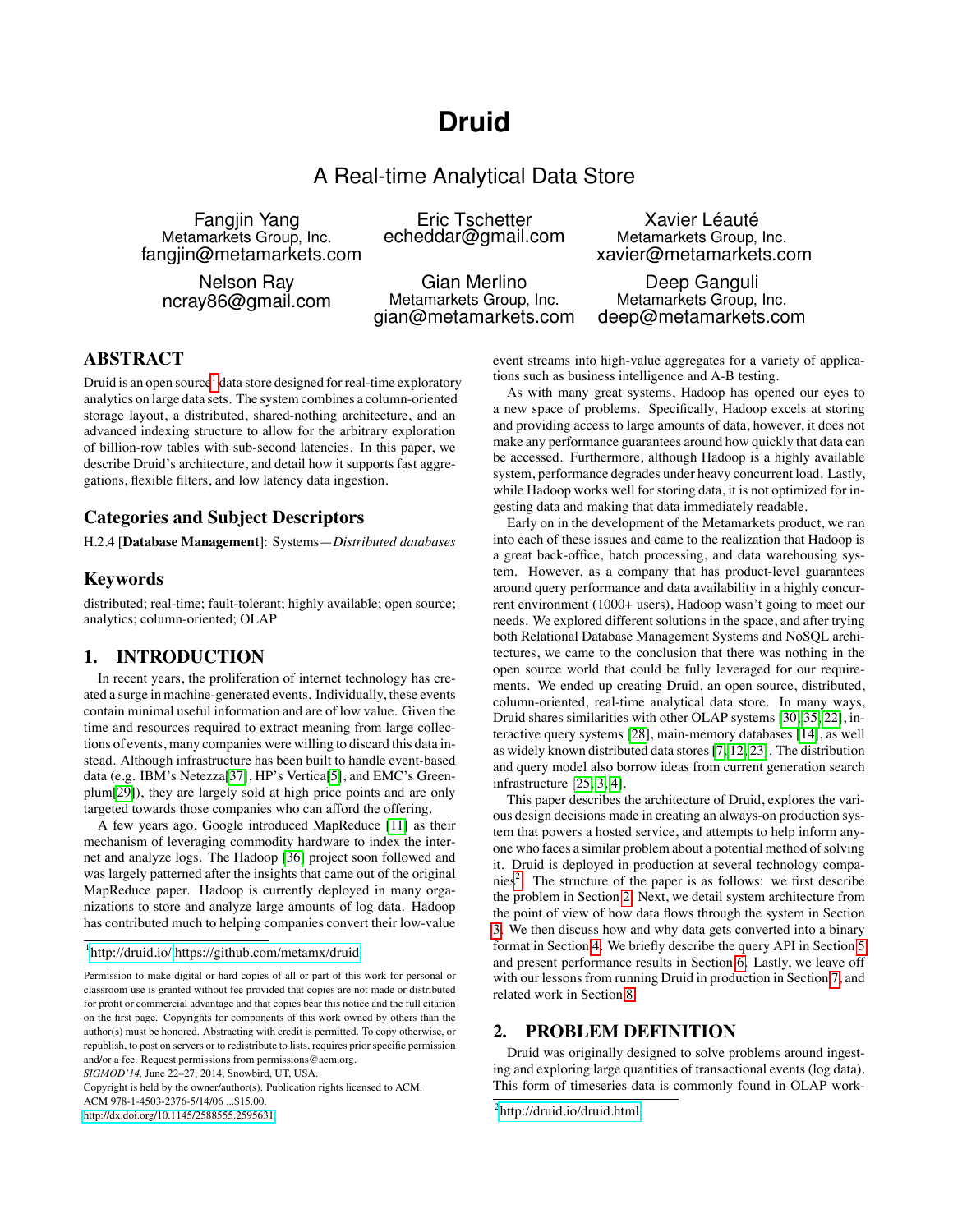| <b>Timestamp</b>     | Page          | Username     | Gender | <b>City</b>   | <b>Characters Added</b> | <b>Characters Removed</b> |
|----------------------|---------------|--------------|--------|---------------|-------------------------|---------------------------|
| 2011-01-01T01:00:00Z | Justin Bieber | <b>Boxer</b> | Male   | San Francisco | 1800                    |                           |
| 2011-01-01T01:00:00Z | Justin Bieber | Reach        | Male   | Waterloo      | 2912                    | 42                        |
| 2011-01-01T02:00:00Z | Ke\$ha        | Helz         | Male   | Calgary       | 1953                    |                           |
| 2011-01-01T02:00:00Z | Ke\$ha        | Xeno         | Male   | Taiyuan       | 3194                    | 170                       |

<span id="page-1-1"></span>**Table 1: Sample Druid data for edits that have occurred on Wikipedia.**

flows and the nature of the data tends to be very append heavy. For example, consider the data shown in Table [1.](#page-1-1) Table [1](#page-1-1) contains data for edits that have occurred on Wikipedia. Each time a user edits a page in Wikipedia, an event is generated that contains metadata about the edit. This metadata is comprised of 3 distinct components. First, there is a timestamp column indicating when the edit was made. Next, there are a set dimension columns indicating various attributes about the edit such as the page that was edited, the user who made the edit, and the location of the user. Finally, there are a set of metric columns that contain values (usually numeric) that can be aggregated, such as the number of characters added or removed in an edit.

Our goal is to rapidly compute drill-downs and aggregates over this data. We want to answer questions like "How many edits were made on the page Justin Bieber from males in San Francisco?" and "What is the average number of characters that were added by people from Calgary over the span of a month?". We also want queries over any arbitrary combination of dimensions to return with subsecond latencies.

The need for Druid was facilitated by the fact that existing open source Relational Database Management Systems (RDBMS) and NoSQL key/value stores were unable to provide a low latency data ingestion and query platform for interactive applications [\[40\]](#page-11-8). In the early days of Metamarkets, we were focused on building a hosted dashboard that would allow users to arbitrarily explore and visualize event streams. The data store powering the dashboard needed to return queries fast enough that the data visualizations built on top of it could provide users with an interactive experience.

In addition to the query latency needs, the system had to be multitenant and highly available. The Metamarkets product is used in a highly concurrent environment. Downtime is costly and many businesses cannot afford to wait if a system is unavailable in the face of software upgrades or network failure. Downtime for startups, who often lack proper internal operations management, can determine business success or failure.

Finally, another challenge that Metamarkets faced in its early days was to allow users and alerting systems to be able to make business decisions in "real-time". The time from when an event is created to when that event is queryable determines how fast interested parties are able to react to potentially catastrophic situations in their systems. Popular open source data warehousing systems such as Hadoop were unable to provide the sub-second data ingestion latencies we required.

The problems of data exploration, ingestion, and availability span multiple industries. Since Druid was open sourced in October 2012, it been deployed as a video, network monitoring, operations monitoring, and online advertising analytics platform at multiple companies.

### <span id="page-1-0"></span>3. ARCHITECTURE

A Druid cluster consists of different types of nodes and each node type is designed to perform a specific set of things. We believe this design separates concerns and simplifies the complexity of the overall system. The different node types operate fairly independent of each other and there is minimal interaction among them. Hence, intra-cluster communication failures have minimal impact on data availability.

To solve complex data analysis problems, the different node types come together to form a fully working system. The name Druid comes from the Druid class in many role-playing games: it is a shape-shifter, capable of taking on many different forms to fulfill various different roles in a group. The composition of and flow of data in a Druid cluster are shown in Figure [1.](#page-2-0)

### 3.1 Real-time Nodes

Real-time nodes encapsulate the functionality to ingest and query event streams. Events indexed via these nodes are immediately available for querying. The nodes are only concerned with events for some small time range and periodically hand off immutable batches of events they have collected over this small time range to other nodes in the Druid cluster that are specialized in dealing with batches of immutable events. Real-time nodes leverage Zookeeper [\[19\]](#page-10-8) for coordination with the rest of the Druid cluster. The nodes announce their online state and the data they serve in Zookeeper.

Real-time nodes maintain an in-memory index buffer for all incoming events. These indexes are incrementally populated as events are ingested and the indexes are also directly queryable. Druid behaves as a row store for queries on events that exist in this JVM heap-based buffer. To avoid heap overflow problems, real-time nodes persist their in-memory indexes to disk either periodically or after some maximum row limit is reached. This persist process converts data stored in the in-memory buffer to a column oriented storage format described in Section [4.](#page-4-0) Each persisted index is immutable and real-time nodes load persisted indexes into off-heap memory such that they can still be queried. This process is described in detail in [\[33\]](#page-11-9) and is illustrated in Figure [2.](#page-2-1)

On a periodic basis, each real-time node will schedule a background task that searches for all locally persisted indexes. The task merges these indexes together and builds an immutable block of data that contains all the events that have been ingested by a realtime node for some span of time. We refer to this block of data as a "segment". During the handoff stage, a real-time node uploads this segment to a permanent backup storage, typically a distributed file system such as S3 [\[12\]](#page-10-5) or HDFS [\[36\]](#page-11-2), which Druid refers to as "deep storage". The ingest, persist, merge, and handoff steps are fluid; there is no data loss during any of the processes.

Figure [3](#page-3-0) illustrates the operations of a real-time node. The node starts at 13:37 and will only accept events for the current hour or the next hour. When events are ingested, the node announces that it is serving a segment of data for an interval from 13:00 to 14:00. Every 10 minutes (the persist period is configurable), the node will flush and persist its in-memory buffer to disk. Near the end of the hour, the node will likely see events for 14:00 to 15:00. When this occurs, the node prepares to serve data for the next hour and creates a new in-memory index. The node then announces that it is also serving a segment from 14:00 to 15:00. The node does not immediately merge persisted indexes from 13:00 to 14:00, instead it waits for a configurable window period for straggling events from 13:00 to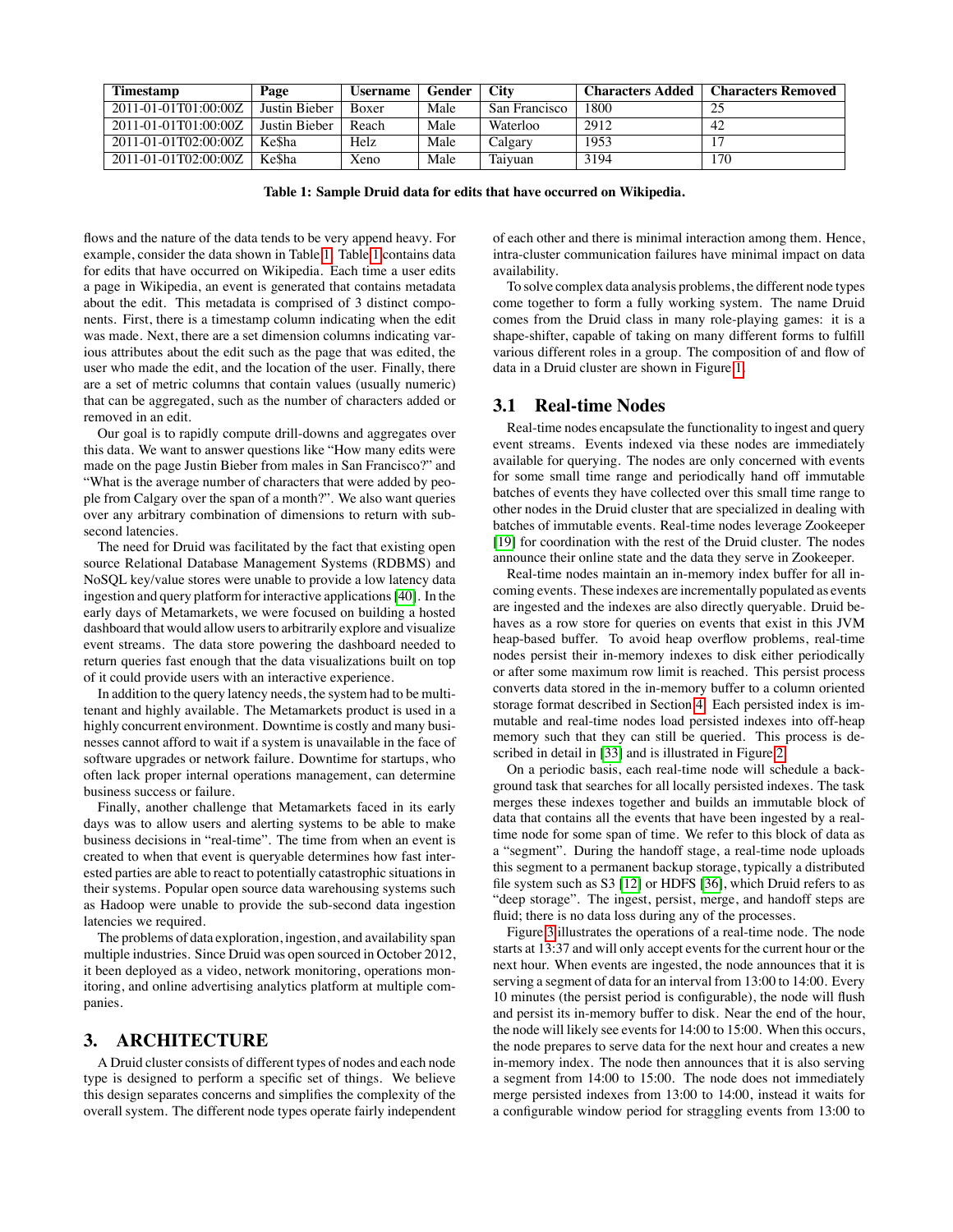

<span id="page-2-0"></span>**Figure 1: An overview of a Druid cluster and the flow of data through the cluster.**



<span id="page-2-1"></span>**Figure 2: Real-time nodes buffer events to an in-memory index, which is regularly persisted to disk. On a periodic basis, persisted indexes are then merged together before getting handed off. Queries will hit both the in-memory and persisted indexes.**

14:00 to arrive. This window period minimizes the risk of data loss from delays in event delivery. At the end of the window period, the node merges all persisted indexes from 13:00 to 14:00 into a single immutable segment and hands the segment off. Once this segment is loaded and queryable somewhere else in the Druid cluster, the real-time node flushes all information about the data it collected for 13:00 to 14:00 and unannounces it is serving this data.

### *3.1.1 Availability and Scalability*

Real-time nodes are a consumer of data and require a corresponding producer to provide the data stream. Commonly, for data durability purposes, a message bus such as Kafka [\[21\]](#page-10-9) sits between the producer and the real-time node as shown in Figure [4.](#page-3-1) Real-time nodes ingest data by reading events from the message bus. The time from event creation to event consumption is ordinarily on the order of hundreds of milliseconds.

The purpose of the message bus in Figure [4](#page-3-1) is two-fold. First, the message bus acts as a buffer for incoming events. A message bus such as Kafka maintains positional offsets indicating how far a consumer (a real-time node) has read in an event stream. Consumers can programmatically update these offsets. Real-time nodes update this offset each time they persist their in-memory buffers to disk. In a fail and recover scenario, if a node has not lost disk, it can reload all persisted indexes from disk and continue reading events from the last offset it committed. Ingesting events from a recently committed offset greatly reduces a node's recovery time. In practice, we see nodes recover from such failure scenarios in a few seconds.

The second purpose of the message bus is to act as a single endpoint from which multiple real-time nodes can read events. Multiple real-time nodes can ingest the same set of events from the bus, creating a replication of events. In a scenario where a node completely fails and loses disk, replicated streams ensure that no data is lost. A single ingestion endpoint also allows for data streams to be partitioned such that multiple real-time nodes each ingest a portion of a stream. This allows additional real-time nodes to be seamlessly added. In practice, this model has allowed one of the largest production Druid clusters to be able to consume raw data at approximately 500 MB/s (150,000 events/s or 2 TB/hour).

### 3.2 Historical Nodes

Historical nodes encapsulate the functionality to load and serve the immutable blocks of data (segments) created by real-time nodes. In many real-world workflows, most of the data loaded in a Druid cluster is immutable and hence, historical nodes are typically the main workers of a Druid cluster. Historical nodes follow a sharednothing architecture and there is no single point of contention among the nodes. The nodes have no knowledge of one another and are operationally simple; they only know how to load, drop, and serve immutable segments.

Similar to real-time nodes, historical nodes announce their online state and the data they are serving in Zookeeper. Instructions to load and drop segments are sent over Zookeeper and contain information about where the segment is located in deep storage and how to decompress and process the segment. Before a historical node downloads a particular segment from deep storage, it first checks a local cache that maintains information about what segments already exist on the node. If information about a segment is not present in the cache, the historical node will proceed to download the segment from deep storage. This process is shown in Figure [5.](#page-3-2) Once processing is complete, the segment is announced in Zookeeper. At this point, the segment is queryable. The local cache also allows for historical nodes to be quickly updated and restarted. On startup, the node examines its cache and immediately serves whatever data it finds.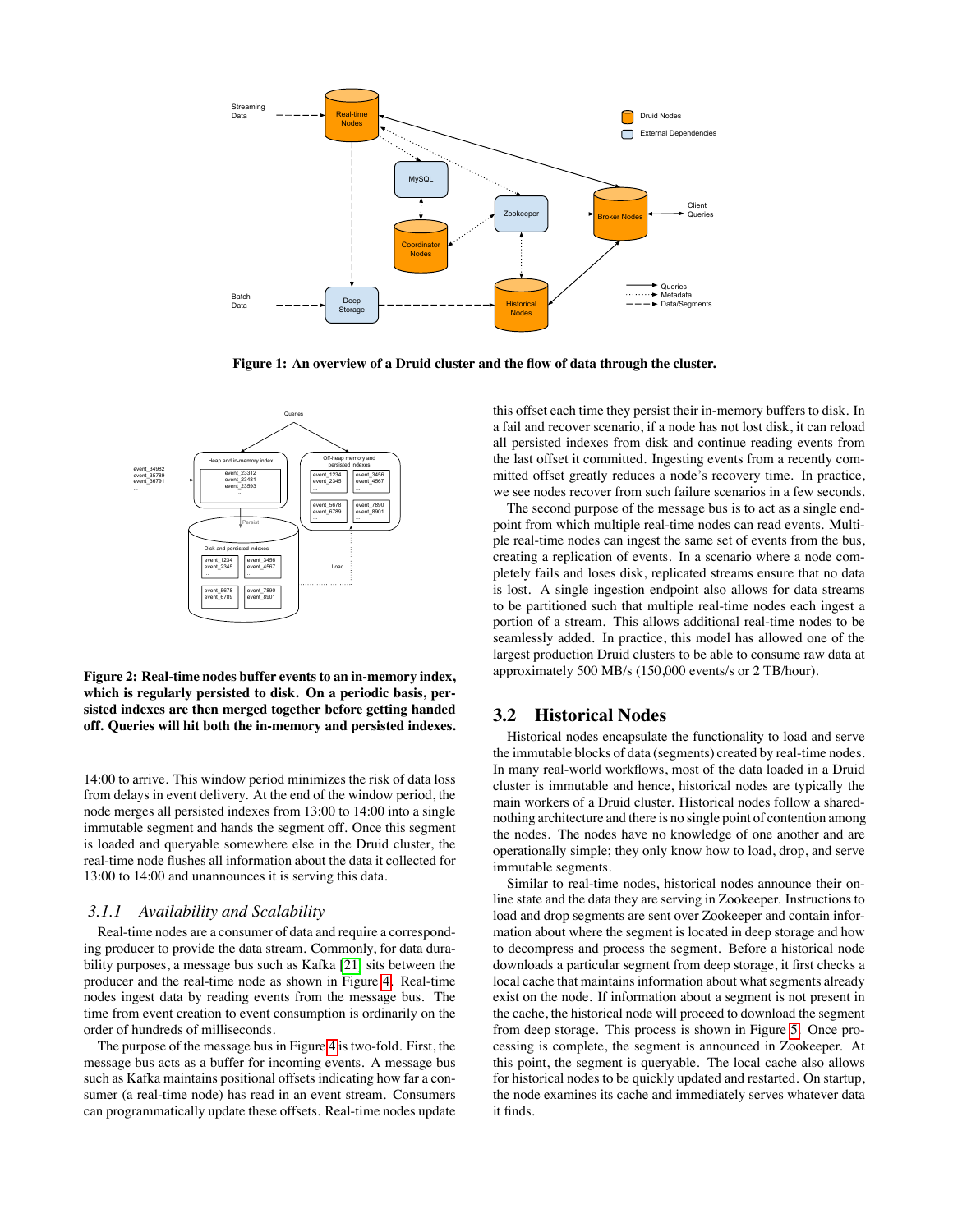

<span id="page-3-0"></span>**Figure 3: The node starts, ingests data, persists, and periodically hands data off. This process repeats indefinitely. The time periods between different real-time node operations are configurable.**



<span id="page-3-1"></span>**Figure 4: Multiple real-time nodes can read from the same message bus. Each node maintains its own offset.**



<span id="page-3-2"></span>**Figure 5: Historical nodes download immutable segments from deep storage. Segments must be loaded in memory before they can be queried.**

Historical nodes can support read consistency because they only deal with immutable data. Immutable data blocks also enable a simple parallelization model: historical nodes can concurrently scan and aggregate immutable blocks without blocking.

#### *3.2.1 Tiers*

Historical nodes can be grouped in different tiers, where all nodes in a given tier are identically configured. Different performance and fault-tolerance parameters can be set for each tier. The purpose of tiered nodes is to enable higher or lower priority segments to be distributed according to their importance. For example, it is possible to spin up a "hot" tier of historical nodes that have a high number of cores and large memory capacity. The "hot" cluster can be configured to download more frequently accessed data. A parallel "cold" cluster can also be created with much less powerful backing hardware. The "cold" cluster would only contain less frequently accessed segments.

#### *3.2.2 Availability*

Historical nodes depend on Zookeeper for segment load and unload instructions. Should Zookeeper become unavailable, historical nodes are no longer able to serve new data or drop outdated data, however, because the queries are served over HTTP, historical nodes are still able to respond to query requests for the data they are currently serving. This means that Zookeeper outages do not impact current data availability on historical nodes.

### 3.3 Broker Nodes

Broker nodes act as query routers to historical and real-time nodes. Broker nodes understand the metadata published in Zookeeper about what segments are queryable and where those segments are located. Broker nodes route incoming queries such that the queries hit the right historical or real-time nodes. Broker nodes also merge partial results from historical and real-time nodes before returning a final consolidated result to the caller.

#### *3.3.1 Caching*

Broker nodes contain a cache with a LRU [\[31,](#page-11-10) [20\]](#page-10-10) invalidation strategy. The cache can use local heap memory or an external dis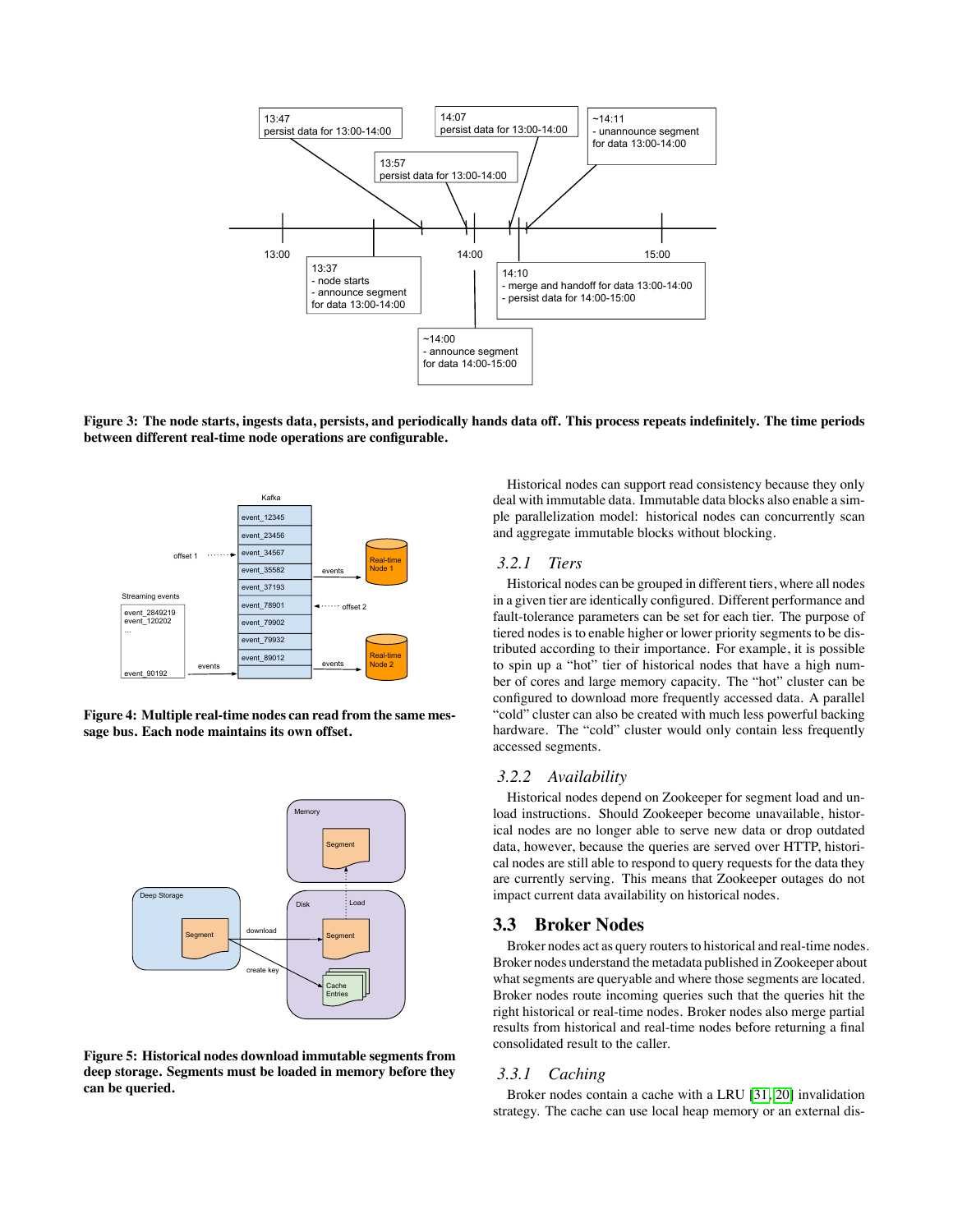tributed key/value store such as Memcached [\[16\]](#page-10-11). Each time a broker node receives a query, it first maps the query to a set of segments. Results for certain segments may already exist in the cache and there is no need to recompute them. For any results that do not exist in the cache, the broker node will forward the query to the correct historical and real-time nodes. Once historical nodes return their results, the broker will cache these results on a per segment basis for future use. This process is illustrated in Figure [6.](#page-5-0) Real-time data is never cached and hence requests for real-time data will always be forwarded to real-time nodes. Real-time data is perpetually changing and caching the results is unreliable.

The cache also acts as an additional level of data durability. In the event that all historical nodes fail, it is still possible to query results if those results already exist in the cache.

#### *3.3.2 Availability*

In the event of a total Zookeeper outage, data is still queryable. If broker nodes are unable to communicate to Zookeeper, they use their last known view of the cluster and continue to forward queries to real-time and historical nodes. Broker nodes make the assumption that the structure of the cluster is the same as it was before the outage. In practice, this availability model has allowed our Druid cluster to continue serving queries for a significant period of time while we diagnosed Zookeeper outages.

### 3.4 Coordinator Nodes

Druid coordinator nodes are primarily in charge of data management and distribution on historical nodes. The coordinator nodes tell historical nodes to load new data, drop outdated data, replicate data, and move data to load balance. Druid uses a multi-version concurrency control swapping protocol for managing immutable segments in order to maintain stable views. If any immutable segment contains data that is wholly obsoleted by newer segments, the outdated segment is dropped from the cluster. Coordinator nodes undergo a leader-election process that determines a single node that runs the coordinator functionality. The remaining coordinator nodes act as redundant backups.

A coordinator node runs periodically to determine the current state of the cluster. It makes decisions by comparing the expected state of the cluster with the actual state of the cluster at the time of the run. As with all Druid nodes, coordinator nodes maintain a Zookeeper connection for current cluster information. Coordinator nodes also maintain a connection to a MySQL database that contains additional operational parameters and configurations. One of the key pieces of information located in the MySQL database is a table that contains a list of all segments that should be served by historical nodes. This table can be updated by any service that creates segments, for example, real-time nodes. The MySQL database also contains a rule table that governs how segments are created, destroyed, and replicated in the cluster.

#### *3.4.1 Rules*

Rules govern how historical segments are loaded and dropped from the cluster. Rules indicate how segments should be assigned to different historical node tiers and how many replicates of a segment should exist in each tier. Rules may also indicate when segments should be dropped entirely from the cluster. Rules are usually set for a period of time. For example, a user may use rules to load the most recent one month's worth of segments into a "hot" cluster, the most recent one year's worth of segments into a "cold" cluster, and drop any segments that are older.

The coordinator nodes load a set of rules from a rule table in the MySQL database. Rules may be specific to a certain data source and/or a default set of rules may be configured. The coordinator node will cycle through all available segments and match each segment with the first rule that applies to it.

### *3.4.2 Load Balancing*

In a typical production environment, queries often hit dozens or even hundreds of segments. Since each historical node has limited resources, segments must be distributed among the cluster to ensure that the cluster load is not too imbalanced. Determining optimal load distribution requires some knowledge about query patterns and speeds. Typically, queries cover recent segments spanning contiguous time intervals for a single data source. On average, queries that access smaller segments are faster.

These query patterns suggest replicating recent historical segments at a higher rate, spreading out large segments that are close in time to different historical nodes, and co-locating segments from different data sources. To optimally distribute and balance segments among the cluster, we developed a cost-based optimization procedure that takes into account the segment data source, recency, and size. The exact details of the algorithm are beyond the scope of this paper and may be discussed in future literature.

#### *3.4.3 Replication*

Coordinator nodes may tell different historical nodes to load a copy of the same segment. The number of replicates in each tier of the historical compute cluster is fully configurable. Setups that require high levels of fault tolerance can be configured to have a high number of replicas. Replicated segments are treated the same as the originals and follow the same load distribution algorithm. By replicating segments, single historical node failures are transparent in the Druid cluster. We use this property for software upgrades. We can seamlessly take a historical node offline, update it, bring it back up, and repeat the process for every historical node in a cluster. Over the last two years, we have never taken downtime in our Druid cluster for software upgrades.

#### *3.4.4 Availability*

Druid coordinator nodes have Zookeeper and MySQL as external dependencies. Coordinator nodes rely on Zookeeper to determine what historical nodes already exist in the cluster. If Zookeeper becomes unavailable, the coordinator will no longer be able to send instructions to assign, balance, and drop segments. However, these operations do not affect data availability at all.

The design principle for responding to MySQL and Zookeeper failures is the same: if an external dependency responsible for coordination fails, the cluster maintains the status quo. Druid uses MySQL to store operational management information and segment metadata information about what segments should exist in the cluster. If MySQL goes down, this information becomes unavailable to coordinator nodes. However, this does not mean data itself is unavailable. If coordinator nodes cannot communicate to MySQL, they will cease to assign new segments and drop outdated ones. Broker, historical, and real-time nodes are still queryable during MySQL outages.

### <span id="page-4-0"></span>4. STORAGE FORMAT

Data tables in Druid (called *data sources*) are collections of timestamped events and partitioned into a set of segments, where each segment is typically 5–10 million rows. Formally, we define a segment as a collection of rows of data that span some period of time. Segments represent the fundamental storage unit in Druid and replication and distribution are done at a segment level.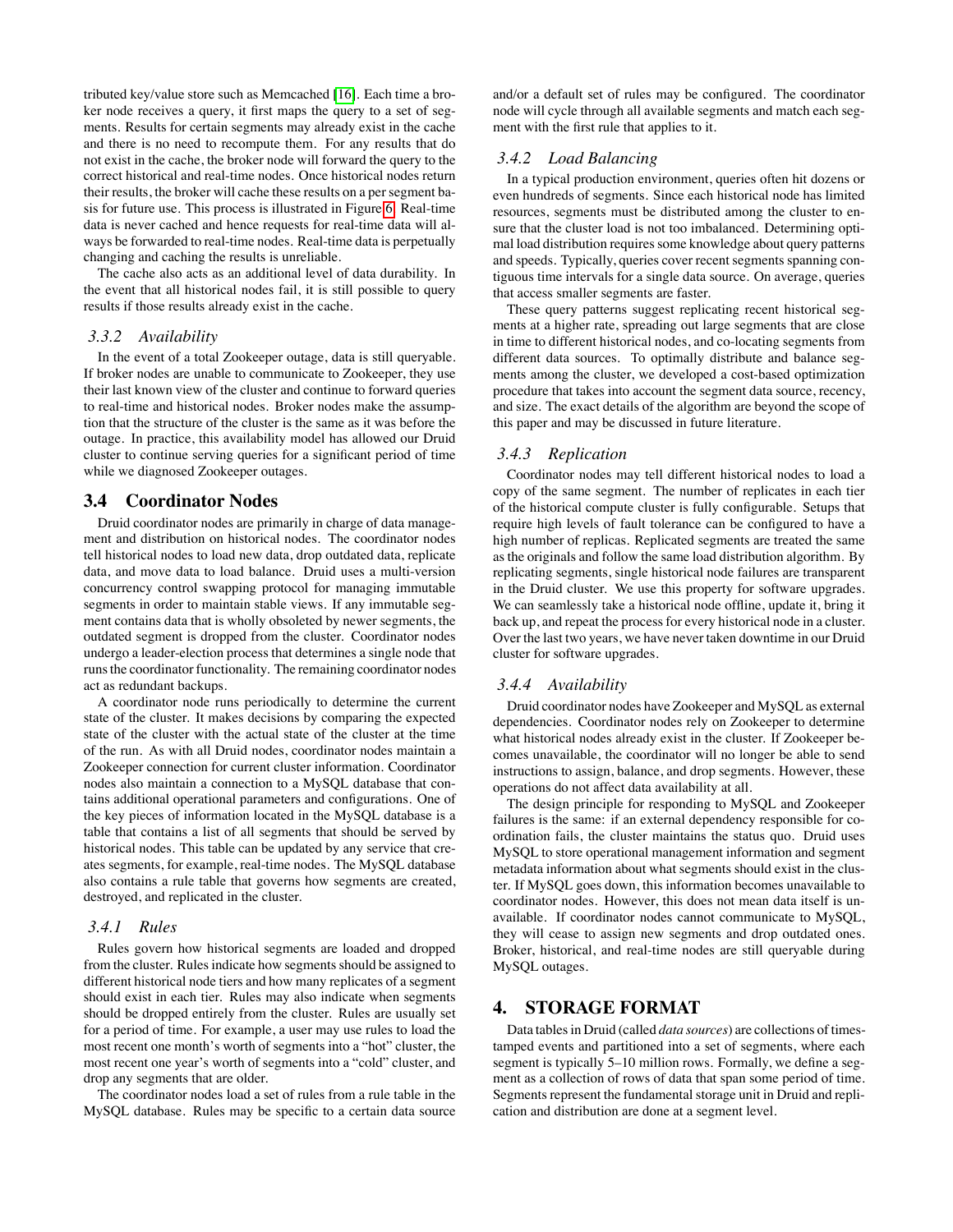

<span id="page-5-0"></span>**Figure 6: Results are cached per segment. Queries combine cached results with results computed on historical and real-time nodes.**

Druid always requires a timestamp column as a method of simplifying data distribution policies, data retention policies, and firstlevel query pruning. Druid partitions its data sources into welldefined time intervals, typically an hour or a day, and may further partition on values from other columns to achieve the desired segment size. The time granularity to partition segments is a function of data volume and time range. A data set with timestamps spread over a year is better partitioned by day, and a data set with timestamps spread over a day is better partitioned by hour.

Segments are uniquely identified by a data source identifer, the time interval of the data, and a version string that increases whenever a new segment is created. The version string indicates the freshness of segment data; segments with later versions have newer views of data (over some time range) than segments with older versions. This segment metadata is used by the system for concurrency control; read operations always access data in a particular time range from the segments with the latest version identifiers for that time range.

Druid segments are stored in a column orientation. Given that Druid is best used for aggregating event streams (all data going into Druid must have a timestamp), the advantages of storing aggregate information as columns rather than rows are well documented [\[1\]](#page-10-12). Column storage allows for more efficient CPU usage as only what is needed is actually loaded and scanned. In a row oriented data store, all columns associated with a row must be scanned as part of an aggregation. The additional scan time can introduce signficant performance degradations [\[1\]](#page-10-12).

Druid has multiple column types to represent various data formats. Depending on the column type, different compression methods are used to reduce the cost of storing a column in memory and on disk. In the example given in Table [1,](#page-1-1) the page, user, gender, and city columns only contain strings. Storing strings directly is unnecessarily costly and string columns can be dictionary encoded instead. Dictionary encoding is a common method to compress data and has been used in other data stores such as PowerDrill [\[17\]](#page-10-13). In the example in Table [1,](#page-1-1) we can map each page to a unique integer identifier.

Justin Bieber -> 0  $Kefha \rightarrow 1$ 

This mapping allows us to represent the page column as an integer array where the array indices correspond to the rows of the original data set. For the page column, we can represent the unique pages as follows:

```
[0, 0, 1, 1]
```
The resulting integer array lends itself very well to compression methods. Generic compression algorithms on top of encodings are extremely common in column-stores. Druid uses the LZF [\[24\]](#page-11-11) compression algorithm.

Similar compression methods can be applied to numeric columns. For example, the characters added and characters removed columns in Table [1](#page-1-1) can also be expressed as individual arrays.

```
Characters Added -> [1800, 2912, 1953, 3194]
Characters Removed -> [25, 42, 17, 170]
```
In this case, we compress the raw values as opposed to their dictionary representations.



<span id="page-5-1"></span>**Figure 7: Integer array size versus Concise set size.**

# 4.1 Indices for Filtering Data

In many real world OLAP workflows, queries are issued for the aggregated results of some set of metrics where some set of dimension specifications are met. An example query is: "How many Wikipedia edits were done by users in San Francisco who are also male?" This query is filtering the Wikipedia data set in Table [1](#page-1-1) based on a Boolean expression of dimension values. In many real world data sets, dimension columns contain strings and metric columns contain numeric values. Druid creates additional lookup indices for string columns such that only those rows that pertain to a particular query filter are ever scanned.

Let us consider the page column in Table [1.](#page-1-1) For each unique page in Table [1,](#page-1-1) we can form some representation indicating in which table rows a particular page is seen. We can store this information in a binary array where the array indices represent our rows. If a particular page is seen in a certain row, that array index is marked as 1. For example:

Justin Bieber  $\rightarrow$  rows  $[0, 1]$   $\rightarrow$   $[1]$  $[0]$  $[0]$ Ke\$ha -> rows  $[2, 3]$  ->  $[0] [0] [1] [1]$ 

Justin Bieber is seen in rows 0 and 1. This mapping of column values to row indices forms an inverted index [\[39\]](#page-11-12). To know which rows contain Justin Bieber or Ke\$ha, we can OR together the two arrays.

 $[0]$  $[1]$  $[0]$  $[1]$   $[0R$  $[1]$  $[0]$  $[1]$  $[0]$  =  $[1]$  $[1]$  $[1]$  $[1]$ 

This approach of performing Boolean operations on large bitmap sets is commonly used in search engines. Bitmap indices for OLAP workloads is described in detail in [\[32\]](#page-11-13). Bitmap compression algorithms are a well-defined area of research [\[2,](#page-10-14) [44,](#page-11-14) [42\]](#page-11-15) and often utilize run-length encoding. Druid opted to use the Concise algorithm [\[10\]](#page-10-15). Figure [7](#page-5-1) illustrates the number of bytes using Concise compression versus using an integer array. The results were generated on a cc2.8xlarge system with a single thread, 2G heap, 512m young gen, and a forced GC between each run. The data set is a single day's worth of data collected from the Twitter garden hose [\[41\]](#page-11-16) data stream. The data set contains 2,272,295 rows and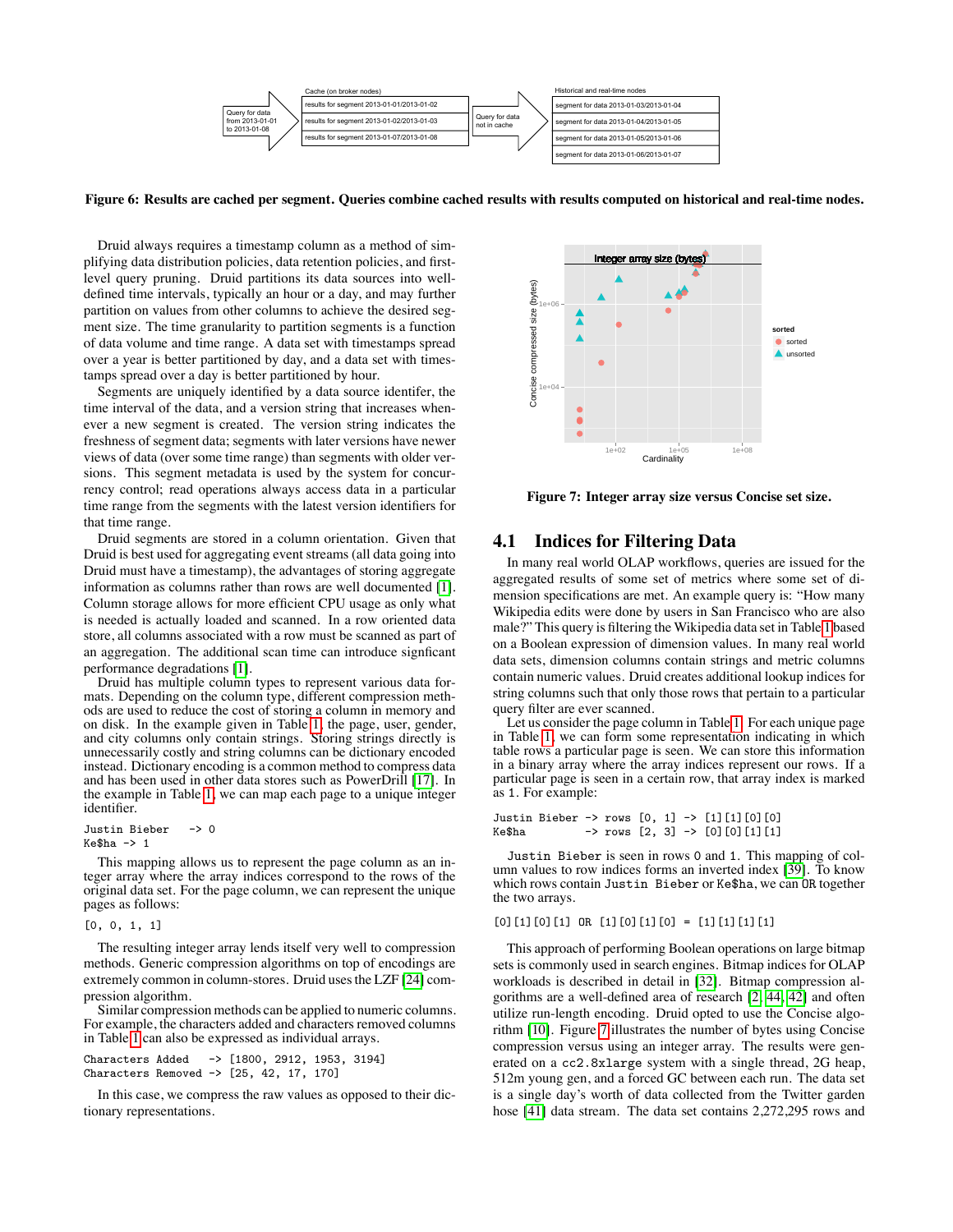12 dimensions of varying cardinality. As an additional comparison, we also resorted the data set rows to maximize compression.

In the unsorted case, the total Concise size was 53,451,144 bytes and the total integer array size was 127,248,520 bytes. Overall, Concise compressed sets are about 42% smaller than integer arrays. In the sorted case, the total Concise compressed size was 43,832,884 bytes and the total integer array size was 127,248,520 bytes. What is interesting to note is that after sorting, global compression only increased minimally.

### 4.2 Storage Engine

Druid's persistence components allows for different storage engines to be plugged in, similar to Dynamo [\[12\]](#page-10-5). These storage engines may store data in an entirely in-memory structure such as the JVM heap or in memory-mapped structures. The ability to swap storage engines allows for Druid to be configured depending on a particular application's specifications. An in-memory storage engine may be operationally more expensive than a memory-mapped storage engine but could be a better alternative if performance is critical. By default, a memory-mapped storage engine is used.

When using a memory-mapped storage engine, Druid relies on the operating system to page segments in and out of memory. Given that segments can only be scanned if they are loaded in memory, a memory-mapped storage engine allows recent segments to retain in memory whereas segments that are never queried are paged out. The main drawback with using the memory-mapped storage engine is when a query requires more segments to be paged into memory than a given node has capacity for. In this case, query performance will suffer from the cost of paging segments in and out of memory.

# <span id="page-6-0"></span>5. QUERY API

Druid has its own query language and accepts queries as POST requests. Broker, historical, and real-time nodes all share the same query API.

The body of the POST request is a JSON object containing keyvalue pairs specifying various query parameters. A typical query will contain the data source name, the granularity of the result data, time range of interest, the type of request, and the metrics to aggregate over. The result will also be a JSON object containing the aggregated metrics over the time period.

Most query types will also support a filter set. A filter set is a Boolean expression of dimension name and value pairs. Any number and combination of dimensions and values may be specified. When a filter set is provided, only the subset of the data that pertains to the filter set will be scanned. The ability to handle complex nested filter sets is what enables Druid to drill into data at any depth.

The exact query syntax depends on the query type and the information requested. A sample count query over a week of data is as follows:

```
{
  "queryType" : "timeseries",
  "dataSource" : "wikipedia"<br>"intervals" : "2013-01-01
                     : "2013-01-01/2013-01-08",<br>: \{"filter"
                          "type" : "selector",
                         "dimension" : "page",
                         "value" : "Ke$ha"
                       },
   "granularity" : "day",
   aggregations" : [{"type":"count", "name":"rows"}]
\mathbf{r}
```
The query shown above will return a count of the number of rows in the Wikipedia data source from 2013-01-01 to 2013-01-08, filtered for only those rows where the value of the "page" dimension is equal to "Ke\$ha". The results will be bucketed by day and will be a JSON array of the following form:

```
\lceil {
     "timestamp": "2012-01-01T00:00:00.000Z",
     "result": {"rows":393298}
 },
  {
    "timestamp": "2012-01-02T00:00:00.000Z",
    "result": {"rows":382932}
 },
  ...
  {
    "timestamp": "2012-01-07T00:00:00.000Z",
    "result": {"rows": 1337}
} ]
```
Druid supports many types of aggregations including sums on floating-point and integer types, minimums, maximums, and complex aggregations such as cardinality estimation and approximate quantile estimation. The results of aggregations can be combined in mathematical expressions to form other aggregations. It is beyond the scope of this paper to fully describe the query API but more information can be found online<sup>[3](#page-6-2)</sup>.

As of this writing, a join query for Druid is not yet implemented. This has been a function of engineering resource allocation and use case decisions more than a decision driven by technical merit. Indeed, Druid's storage format would allow for the implementation of joins (there is no loss of fidelity for columns included as dimensions) and the implementation of them has been a conversation that we have every few months. To date, we have made the choice that the implementation cost is not worth the investment for our organization. The reasons for this decision are generally two-fold.

- 1. Scaling join queries has been, in our professional experience, a constant bottleneck of working with distributed databases.
- 2. The incremental gains in functionality are perceived to be of less value than the anticipated problems with managing highly concurrent, join-heavy workloads.

A join query is essentially the merging of two or more streams of data based on a shared set of keys. The primary high-level strategies for join queries we are aware of are a hash-based strategy or a sorted-merge strategy. The hash-based strategy requires that all but one data set be available as something that looks like a hash table, a lookup operation is then performed on this hash table for every row in the "primary" stream. The sorted-merge strategy assumes that each stream is sorted by the join key and thus allows for the incremental joining of the streams. Each of these strategies, however, requires the materialization of some number of the streams either in sorted order or in a hash table form.

When all sides of the join are significantly large tables  $(> 1$  billion records), materializing the pre-join streams requires complex distributed memory management. The complexity of the memory management is only amplified by the fact that we are targeting highly concurrent, multitenant workloads. This is, as far as we are aware, an active academic research problem that we would be willing to help resolve in a scalable manner.

# <span id="page-6-1"></span>6. PERFORMANCE

Druid runs in production at several organizations, and to demonstrate its performance, we have chosen to share some real world numbers for the main production cluster running at Metamarkets as of early 2014. For comparison with other databases we also include results from synthetic workloads on TPC-H data.

<span id="page-6-2"></span><sup>&</sup>lt;sup>3</sup><http://druid.io/docs/latest/Querying.html>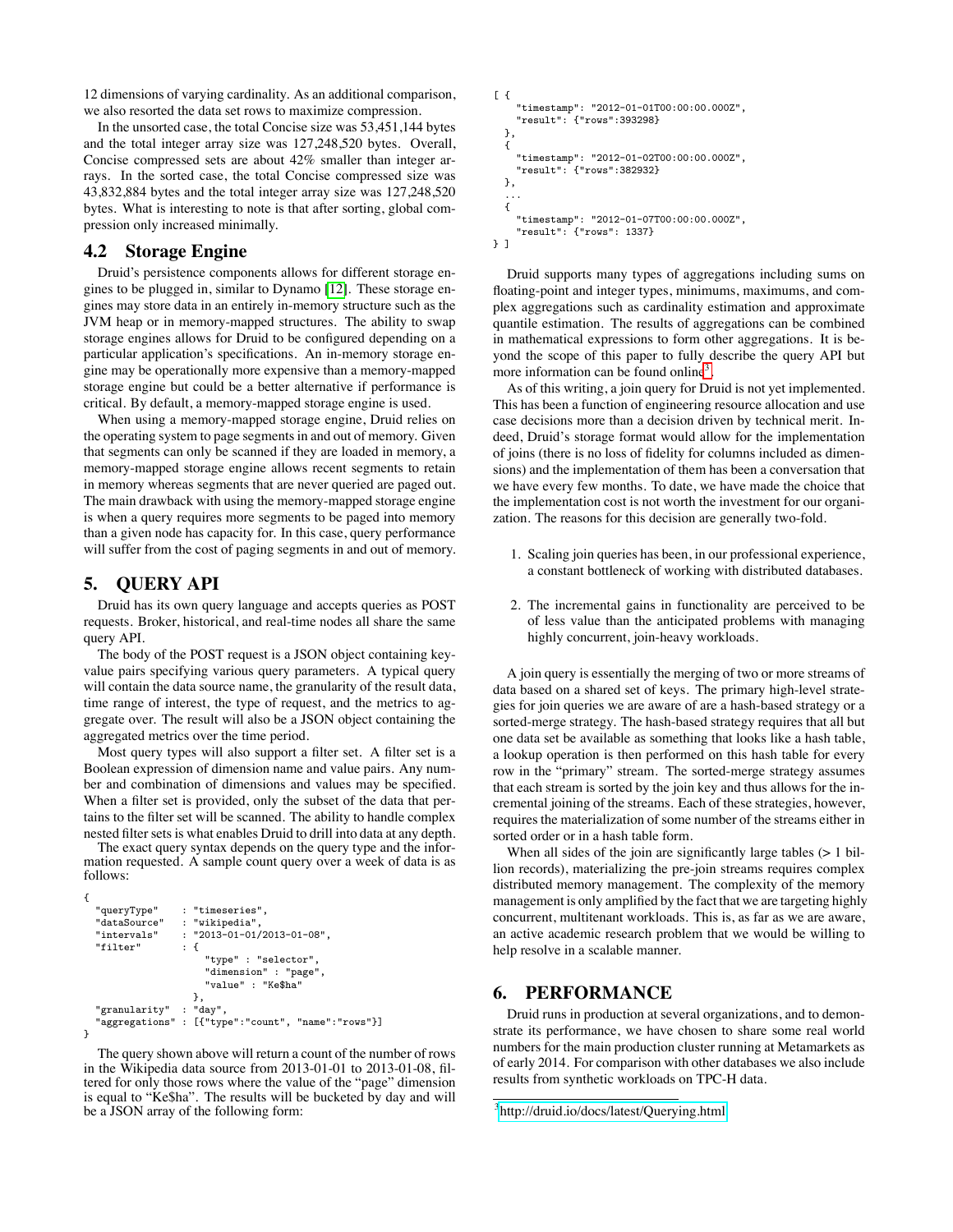| <b>Data Source</b> | <b>Dimensions</b> | <b>Metrics</b> |
|--------------------|-------------------|----------------|
| a                  | 25                | 21             |
| b                  | 30                | 26             |
| C.                 |                   | 35             |
| d                  | 60                | 19             |
| ė                  | 29                |                |
| $\mathbf f$        | 30                | 16             |
| g                  | 26                | 18             |
|                    | 78                |                |

<span id="page-7-0"></span>**Table 2: Characteristics of production data sources.**

### 6.1 Query Performance in Production

Druid query performance can vary signficantly depending on the query being issued. For example, sorting the values of a high cardinality dimension based on a given metric is much more expensive than a simple count over a time range. To showcase the average query latencies in a production Druid cluster, we selected 8 of our most queried data sources, described in Table [2.](#page-7-0)

Approximately 30% of queries are standard aggregates involving different types of metrics and filters, 60% of queries are ordered group bys over one or more dimensions with aggregates, and 10% of queries are search queries and metadata retrieval queries. The number of columns scanned in aggregate queries roughly follows an exponential distribution. Queries involving a single column are very frequent, and queries involving all columns are very rare.

A few notes about our results:

- The results are from a "hot" tier in our production cluster. There were approximately 50 data sources in the tier and several hundred users issuing queries.
- There was approximately 10.5TB of RAM available in the "hot" tier and approximately 10TB of segments loaded. Collectively, there are about 50 billion Druid rows in this tier. Results for every data source are not shown.
- The hot tier uses Intel® Xeon® E5-2670 processors and consists of 1302 processing threads and 672 total cores (hyperthreaded).
- A memory-mapped storage engine was used (the machine was configured to memory map the data instead of loading it into the Java heap.)

Query latencies are shown in Figure [8](#page-7-1) and the queries per minute are shown in Figure [9.](#page-7-2) Across all the various data sources, average query latency is approximately 550 milliseconds, with 90% of queries returning in less than 1 second, 95% in under 2 seconds, and 99% of queries returning in less than 10 seconds. Occasionally we observe spikes in latency, as observed on February 19, where network issues on the Memcached instances were compounded by very high query load on one of our largest data sources.

### 6.2 Query Benchmarks on TPC-H Data

We also present Druid benchmarks on TPC-H data. Most TPC-H queries do not directly apply to Druid, so we selected queries more typical of Druid's workload to demonstrate query performance. As a comparison, we also provide the results of the same queries using MySQL using the MyISAM engine (InnoDB was slower in our experiments).

We selected MySQL to benchmark against because of its universal popularity. We chose not to select another open source column store because we were not confident we could correctly tune it for optimal performance.

Our Druid setup used Amazon EC2 m3.2xlarge instance types (Intel® Xeon® E5-2680 v2 @ 2.80GHz) for historical nodes and c3.2xlarge instances (Intel® Xeon® E5-2670 v2 @ 2.50GHz) for



<span id="page-7-1"></span>**Figure 8: Query latencies of production data sources.**



<span id="page-7-2"></span>**Figure 9: Queries per minute of production data sources.**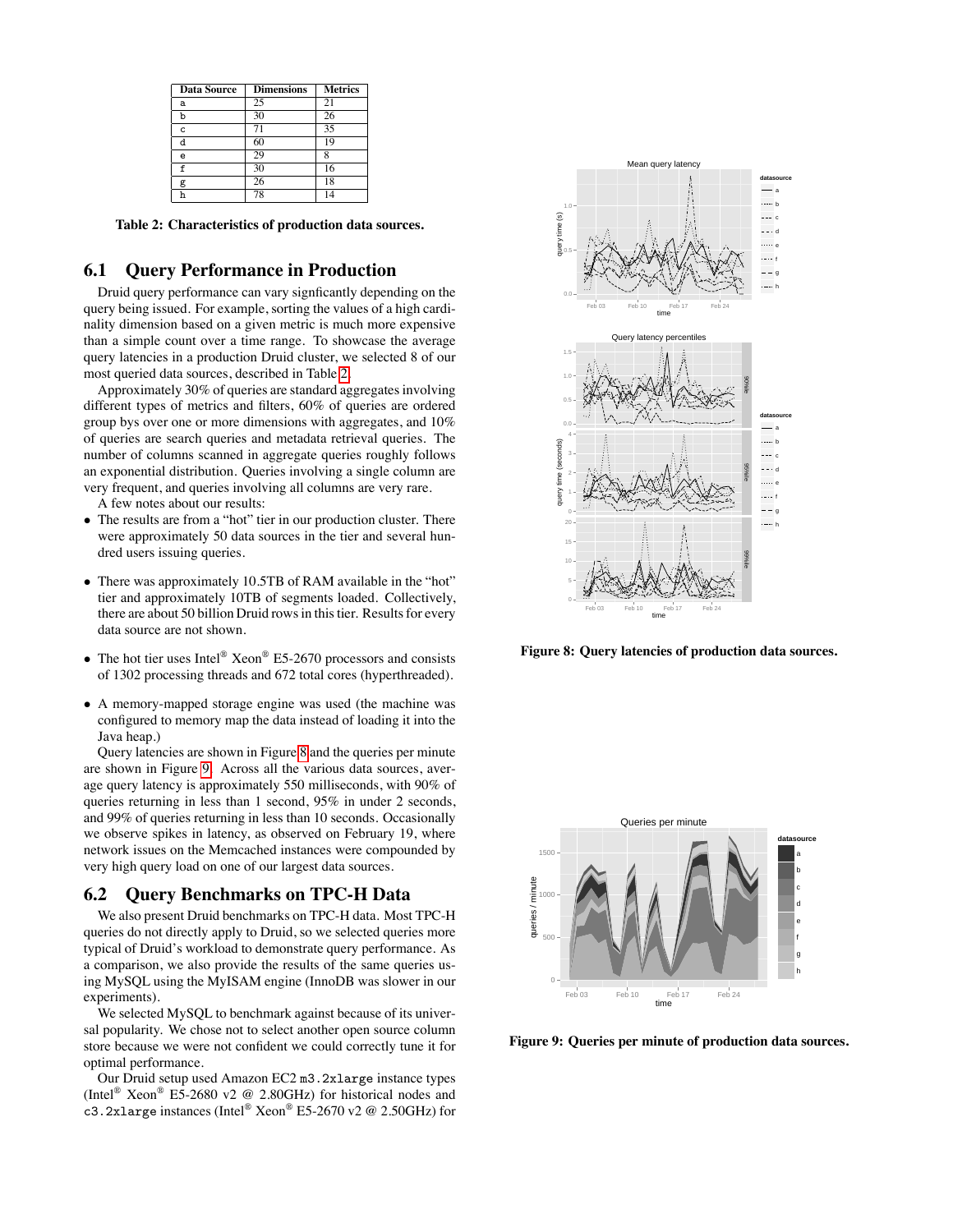

**Figure 10: Druid & MySQL benchmarks – 1GB TPC-H data.**

<span id="page-8-0"></span>

<span id="page-8-1"></span>**Figure 11: Druid & MySQL benchmarks – 100GB TPC-H data.**

broker nodes. Our MySQL setup was an Amazon RDS instance that ran on the same m3.2xlarge instance type.

The results for the 1 GB TPC-H data set are shown in Figure [10](#page-8-0) and the results of the 100 GB data set are shown in Figure [11.](#page-8-1) We benchmarked Druid's scan rate at 53,539,211 rows/second/core for select count(\*) equivalent query over a given time interval and 36,246,530 rows/second/core for a select sum(float) type query.

Finally, we present our results of scaling Druid to meet increasing data volumes with the TPC-H 100 GB data set. We observe that when we increased the number of cores from 8 to 48, not all types of queries achieve linear scaling, but the simpler aggregation queries do, as shown in Figure [12.](#page-8-2)

The increase in speed of a parallel computing system is often limited by the time needed for the sequential operations of the system. In this case, queries requiring a substantial amount of work at the broker level do not parallelize as well.

#### 6.3 Data Ingestion Performance

To showcase Druid's data ingestion latency, we selected several production datasources of varying dimensions, metrics, and event volumes. Our production ingestion setup consists of 6 nodes, totalling 360GB of RAM and 96 cores (12 x Intel<sup>®</sup>Xeon<sup>®</sup>E5-2670).



**Figure 12: Druid scaling benchmarks – 100GB TPC-H data.**

<span id="page-8-2"></span>

| <b>Data Source</b> | <b>Dimensions</b> | <b>Metrics</b> | Peak events/s |
|--------------------|-------------------|----------------|---------------|
| s                  |                   | 2              | 28334.60      |
| t                  | 10                |                | 68808.70      |
| u                  | 5                 |                | 49933.93      |
| $\overline{V}$     | 30                | 10             | 22240.45      |
| W                  | 35                | 14             | 135763.17     |
| X                  | 28                | 6              | 46525.85      |
| у                  | 33                | 24             | 162462.41     |
| z                  | 33                | 24             | 95747.74      |
|                    |                   |                |               |

<span id="page-8-3"></span>**Table 3: Ingestion characteristics of various data sources.**

Note that in this setup, several other data sources were being ingested and many other Druid related ingestion tasks were running concurrently on the machines.

Druid's data ingestion latency is heavily dependent on the complexity of the data set being ingested. The data complexity is determined by the number of dimensions in each event, the number of metrics in each event, and the types of aggregations we want to perform on those metrics. With the most basic data set (one that only has a timestamp column), our setup can ingest data at a rate of 800,000 events/second/core, which is really just a measurement of how fast we can deserialize events. Real world data sets are never this simple. Table [3](#page-8-3) shows a selection of data sources and their characteristics.

We can see that, based on the descriptions in Table [3,](#page-8-3) latencies vary significantly and the ingestion latency is not always a factor of the number of dimensions and metrics. We see some lower latencies on simple data sets because that was the rate that the data producer was delivering data. The results are shown in Figure [13.](#page-9-2)

We define throughput as the number of events a real-time node can ingest and also make queryable. If too many events are sent to the real-time node, those events are blocked until the real-time node has capacity to accept them. The peak ingestion latency we measured in production was 22914.43 events/second/core on a datasource with 30 dimensions and 19 metrics, running an Amazon cc2.8xlarge instance.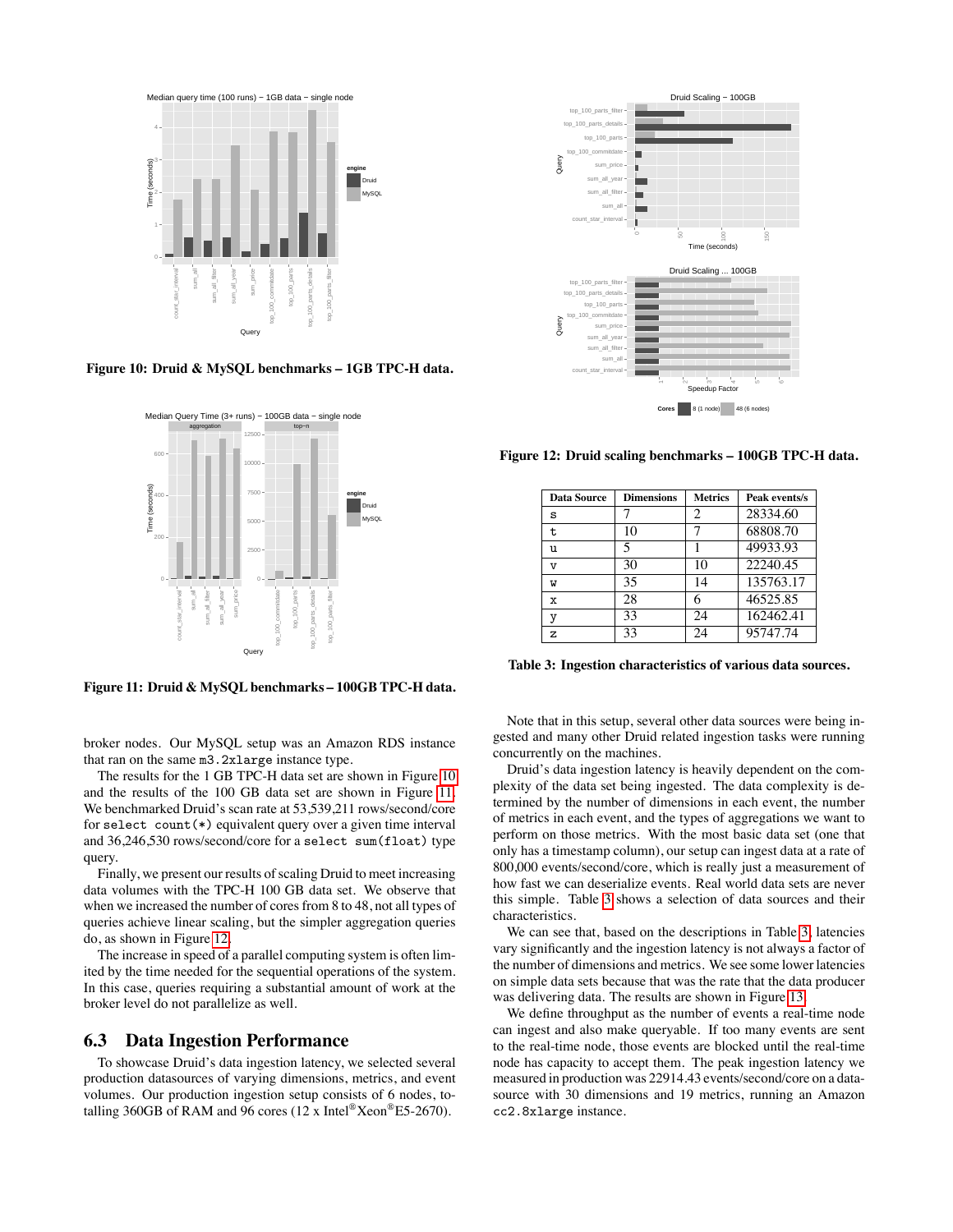

<span id="page-9-2"></span>**Figure 13: Combined cluster ingestion rates.**

The latency measurements we presented are sufficient to address the stated problems of interactivity. We would prefer the variability in the latencies to be less. It is still possible to decrease latencies by adding additional hardware, but we have not chosen to do so because infrastructure costs are still a consideration for us.

# <span id="page-9-0"></span>7. DRUID IN PRODUCTION

Over the last few years, we have gained tremendous knowledge about handling production workloads with Druid and have made a couple of interesting observations.

#### *Query Patterns.*

Druid is often used to explore data and generate reports on data. In the explore use case, the number of queries issued by a single user are much higher than in the reporting use case. Exploratory queries often involve progressively adding filters for the same time range to narrow down results. Users tend to explore short time intervals of recent data. In the generate report use case, users query for much longer data intervals, but those queries are generally few and pre-determined.

#### *Multitenancy.*

Expensive concurrent queries can be problematic in a multitenant environment. Queries for large data sources may end up hitting every historical node in a cluster and consume all cluster resources. Smaller, cheaper queries may be blocked from executing in such cases. We introduced query prioritization to address these issues. Each historical node is able to prioritize which segments it needs to scan. Proper query planning is critical for production workloads. Thankfully, queries for a significant amount of data tend to be for reporting use cases and can be deprioritized. Users do not expect the same level of interactivity in this use case as when they are exploring data.

#### *Node failures.*

Single node failures are common in distributed environments, but many nodes failing at once are not. If historical nodes completely fail and do not recover, their segments need to be reassigned, which means we need excess cluster capacity to load this data. The amount of additional capacity to have at any time contributes to the cost of running a cluster. From our experiences, it is extremely rare to see more than 2 nodes completely fail at once and hence, we leave enough capacity in our cluster to completely reassign the data from 2 historical nodes.

### *Data Center Outages.*

Complete cluster failures are possible, but extremely rare. If Druid is only deployed in a single data center, it is possible for the entire data center to fail. In such cases, new machines need to be provisioned. As long as deep storage is still available, cluster recovery time is network bound, as historical nodes simply need to redownload every segment from deep storage. We have experienced such failures in the past, and the recovery time was several hours in the Amazon AWS ecosystem for several terabytes of data.

### 7.1 Operational Monitoring

Proper monitoring is critical to run a large scale distributed cluster. Each Druid node is designed to periodically emit a set of operational metrics. These metrics may include system level data such as CPU usage, available memory, and disk capacity, JVM statistics such as garbage collection time, and heap usage, or node specific metrics such as segment scan time, cache hit rates, and data ingestion latencies. Druid also emits per query metrics.

We emit metrics from a production Druid cluster and load them into a dedicated metrics Druid cluster. The metrics Druid cluster is used to explore the performance and stability of the production cluster. This dedicated metrics cluster has allowed us to find numerous production problems, such as gradual query speed degregations, less than optimally tuned hardware, and various other system bottlenecks. We also use a metrics cluster to analyze what queries are made in production and what aspects of the data users are most interested in.

### 7.2 Pairing Druid with a Stream Processor

Currently, Druid can only understand fully denormalized data streams. In order to provide full business logic in production, Druid can be paired with a stream processor such as Apache Storm [\[27\]](#page-11-17).

A Storm topology consumes events from a data stream, retains only those that are "on-time", and applies any relevant business logic. This could range from simple transformations, such as id to name lookups, to complex operations such as multi-stream joins. The Storm topology forwards the processed event stream to Druid in real-time. Storm handles the streaming data processing work, and Druid is used for responding to queries for both real-time and historical data.

# 7.3 Multiple Data Center Distribution

Large scale production outages may not only affect single nodes, but entire data centers as well. The tier configuration in Druid coordinator nodes allow for segments to be replicated across multiple tiers. Hence, segments can be exactly replicated across historical nodes in multiple data centers. Similarily, query preference can be assigned to different tiers. It is possible to have nodes in one data center act as a primary cluster (and receive all queries) and have a redundant cluster in another data center. Such a setup may be desired if one data center is situated much closer to users.

### <span id="page-9-1"></span>8. RELATED WORK

Cattell [\[6\]](#page-10-16) maintains a great summary about existing Scalable SQL and NoSQL data stores. Hu [\[18\]](#page-10-17) contributed another great summary for streaming databases. Druid feature-wise sits somewhere between Google's Dremel [\[28\]](#page-11-5) and PowerDrill [\[17\]](#page-10-13). Druid has most of the features implemented in Dremel (Dremel handles arbitrary nested data structures while Druid only allows for a single level of array-based nesting) and many of the interesting compression algorithms mentioned in PowerDrill.

Although Druid builds on many of the same principles as other distributed columnar data stores [\[15\]](#page-10-18), many of these data stores are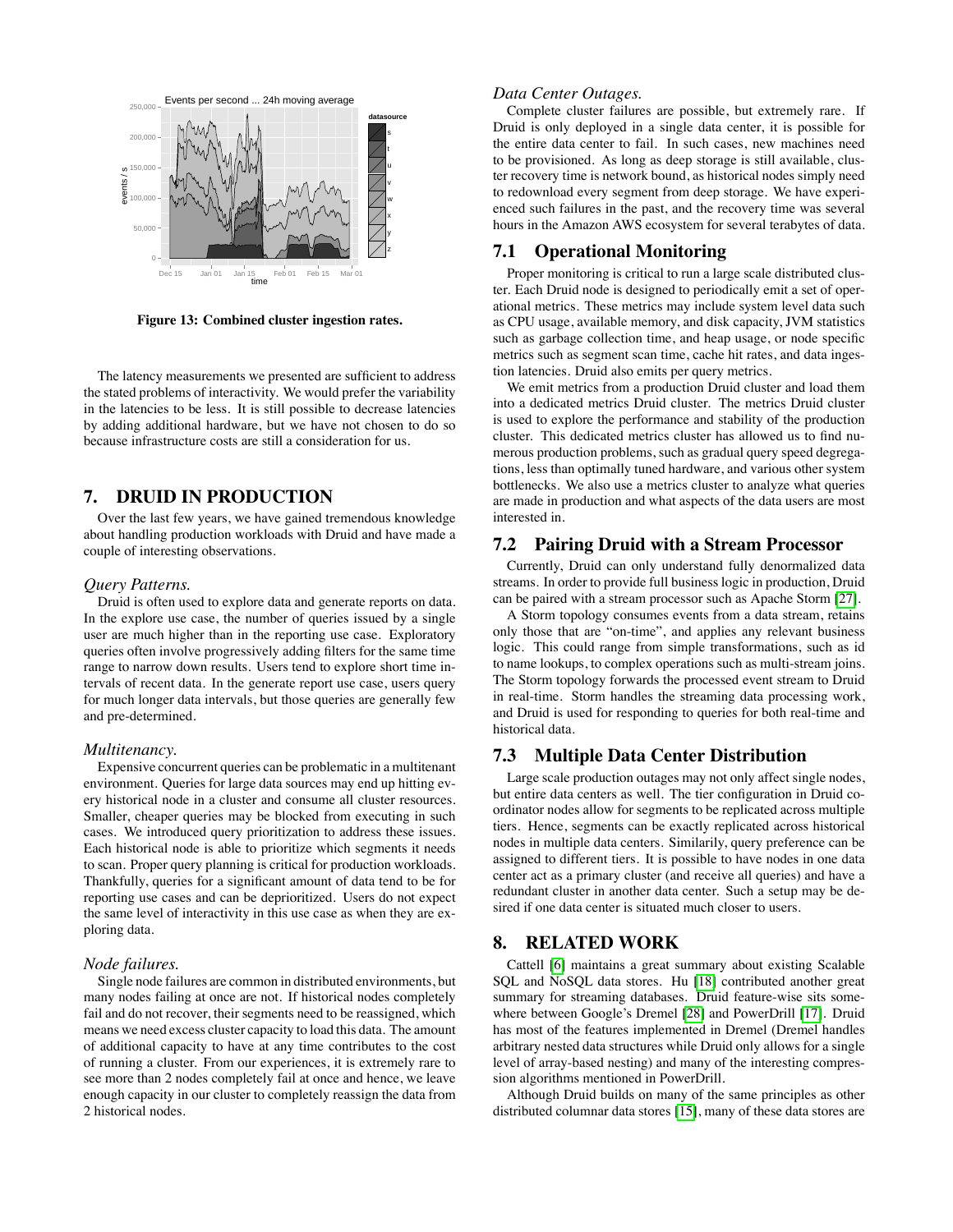designed to be more generic key-value stores [\[23\]](#page-11-6) and do not support computation directly in the storage layer. There are also other data stores designed for some of the same data warehousing issues that Druid is meant to solve. These systems include in-memory databases such as SAP's HANA [\[14\]](#page-10-3) and VoltDB [\[43\]](#page-11-18). These data stores lack Druid's low latency ingestion characteristics. Druid also has native analytical features baked in, similar to ParAccel [\[34\]](#page-11-19), however, Druid allows system wide rolling software updates with no downtime.

Druid is similiar to C-Store [\[38\]](#page-11-20) and LazyBase [\[8\]](#page-10-19) in that it has two subsystems, a read-optimized subsystem in the historical nodes and a write-optimized subsystem in real-time nodes. Real-time nodes are designed to ingest a high volume of append heavy data, and do not support data updates. Unlike the two aforementioned systems, Druid is meant for OLAP transactions and not OLTP transactions.

Druid's low latency data ingestion features share some similarities with Trident/Storm [\[27\]](#page-11-17) and Spark Streaming [\[45\]](#page-11-21), however, both systems are focused on stream processing whereas Druid is focused on ingestion and aggregation. Stream processors are great complements to Druid as a means of pre-processing the data before the data enters Druid.

There are a class of systems that specialize in queries on top of cluster computing frameworks. Shark [\[13\]](#page-10-20) is such a system for queries on top of Spark, and Cloudera's Impala [\[9\]](#page-10-21) is another system focused on optimizing query performance on top of HDFS. Druid historical nodes download data locally and only work with native Druid indexes. We believe this setup allows for faster query latencies.

Druid leverages a unique combination of algorithms in its architecture. Although we believe no other data store has the same set of functionality as Druid, some of Druid's optimization techniques such as using inverted indices to perform fast filters are also used in other data stores [\[26\]](#page-11-22).

# 9. CONCLUSIONS

In this paper we presented Druid, a distributed, column-oriented, real-time analytical data store. Druid is designed to power high performance applications and is optimized for low query latencies. Druid supports streaming data ingestion and is fault-tolerant. We discussed Druid benchmarks and summarized key architecture aspects such as the storage format, query language, and general execution.

### 10. ACKNOWLEDGEMENTS

Druid could not have been built without the help of many great engineers at Metamarkets and in the community. We want to thank everyone that has contributed to the Druid codebase for their invaluable support.

### 11. REFERENCES

- <span id="page-10-12"></span>[1] D. J. Abadi, S. R. Madden, and N. Hachem. Column-stores vs. row-stores: How different are they really? In *Proceedings of the 2008 ACM SIGMOD international conference on Management of data*, pages 967–980. ACM, 2008.
- <span id="page-10-14"></span>[2] G. Antoshenkov. Byte-aligned bitmap compression. In *Data Compression Conference, 1995. DCC'95. Proceedings*, page 476. IEEE, 1995.
- <span id="page-10-6"></span>[3] Apache. Apache solr. <http://lucene.apache.org/solr/>, February 2013.
- <span id="page-10-7"></span>[4] S. Banon. Elasticsearch. <http://www.elasticseach.com/>, July 2013.
- <span id="page-10-0"></span>[5] C. Bear, A. Lamb, and N. Tran. The vertica database: Sql rdbms for managing big data. In *Proceedings of the 2012 workshop on Management of big data systems*, pages 37–38. ACM, 2012.
- <span id="page-10-16"></span>[6] R. Cattell. Scalable sql and nosql data stores. *ACM SIGMOD Record*, 39(4):12–27, 2011.
- <span id="page-10-4"></span>[7] F. Chang, J. Dean, S. Ghemawat, W. C. Hsieh, D. A. Wallach, M. Burrows, T. Chandra, A. Fikes, and R. E. Gruber. Bigtable: A distributed storage system for structured data. *ACM Transactions on Computer Systems (TOCS)*, 26(2):4, 2008.
- <span id="page-10-19"></span>[8] J. Cipar, G. Ganger, K. Keeton, C. B. Morrey III, C. A. Soules, and A. Veitch. Lazybase: trading freshness for performance in a scalable database. In *Proceedings of the 7th ACM european conference on Computer Systems*, pages 169–182. ACM, 2012.
- <span id="page-10-21"></span>[9] Cloudera impala. <http://blog.cloudera.com/blog>, March 2013.
- <span id="page-10-15"></span>[10] A. Colantonio and R. Di Pietro. Concise: Compressed 'n'composable integer set. *Information Processing Letters*, 110(16):644–650, 2010.
- <span id="page-10-1"></span>[11] J. Dean and S. Ghemawat. Mapreduce: simplified data processing on large clusters. *Communications of the ACM*, 51(1):107–113, 2008.
- <span id="page-10-5"></span>[12] G. DeCandia, D. Hastorun, M. Jampani, G. Kakulapati, A. Lakshman, A. Pilchin, S. Sivasubramanian, P. Vosshall, and W. Vogels. Dynamo: amazon's highly available key-value store. In *ACM SIGOPS Operating Systems Review*, volume 41, pages 205–220. ACM, 2007.
- <span id="page-10-20"></span>[13] C. Engle, A. Lupher, R. Xin, M. Zaharia, M. J. Franklin, S. Shenker, and I. Stoica. Shark: fast data analysis using coarse-grained distributed memory. In *Proceedings of the 2012 international conference on Management of Data*, pages 689–692. ACM, 2012.
- <span id="page-10-3"></span>[14] F. Färber, S. K. Cha, J. Primsch, C. Bornhövd, S. Sigg, and W. Lehner. Sap hana database: data management for modern business applications. *ACM Sigmod Record*, 40(4):45–51, 2012.
- <span id="page-10-18"></span>[15] B. Fink. Distributed computation on dynamo-style distributed storage: riak pipe. In *Proceedings of the eleventh ACM SIGPLAN workshop on Erlang workshop*, pages 43–50. ACM, 2012.
- <span id="page-10-11"></span>[16] B. Fitzpatrick. Distributed caching with memcached. *Linux journal*, (124):72–74, 2004.
- <span id="page-10-13"></span>[17] A. Hall, O. Bachmann, R. Büssow, S. Gănceanu, and M. Nunkesser. Processing a trillion cells per mouse click. *Proceedings of the VLDB Endowment*, 5(11):1436–1446, 2012.
- <span id="page-10-17"></span>[18] B. Hu. Stream database survey. 2011.
- <span id="page-10-8"></span>[19] P. Hunt, M. Konar, F. P. Junqueira, and B. Reed. Zookeeper: Wait-free coordination for internet-scale systems. In *USENIX ATC*, volume 10, 2010.
- <span id="page-10-10"></span>[20] C. S. Kim. Lrfu: A spectrum of policies that subsumes the least recently used and least frequently used policies. *IEEE Transactions on Computers*, 50(12), 2001.
- <span id="page-10-9"></span>[21] J. Kreps, N. Narkhede, and J. Rao. Kafka: A distributed messaging system for log processing. In *Proceedings of 6th International Workshop on Networking Meets Databases (NetDB), Athens, Greece*, 2011.
- <span id="page-10-2"></span>[22] T. Lachev. *Applied Microsoft Analysis Services 2005: And Microsoft Business Intelligence Platform*. Prologika Press, 2005.